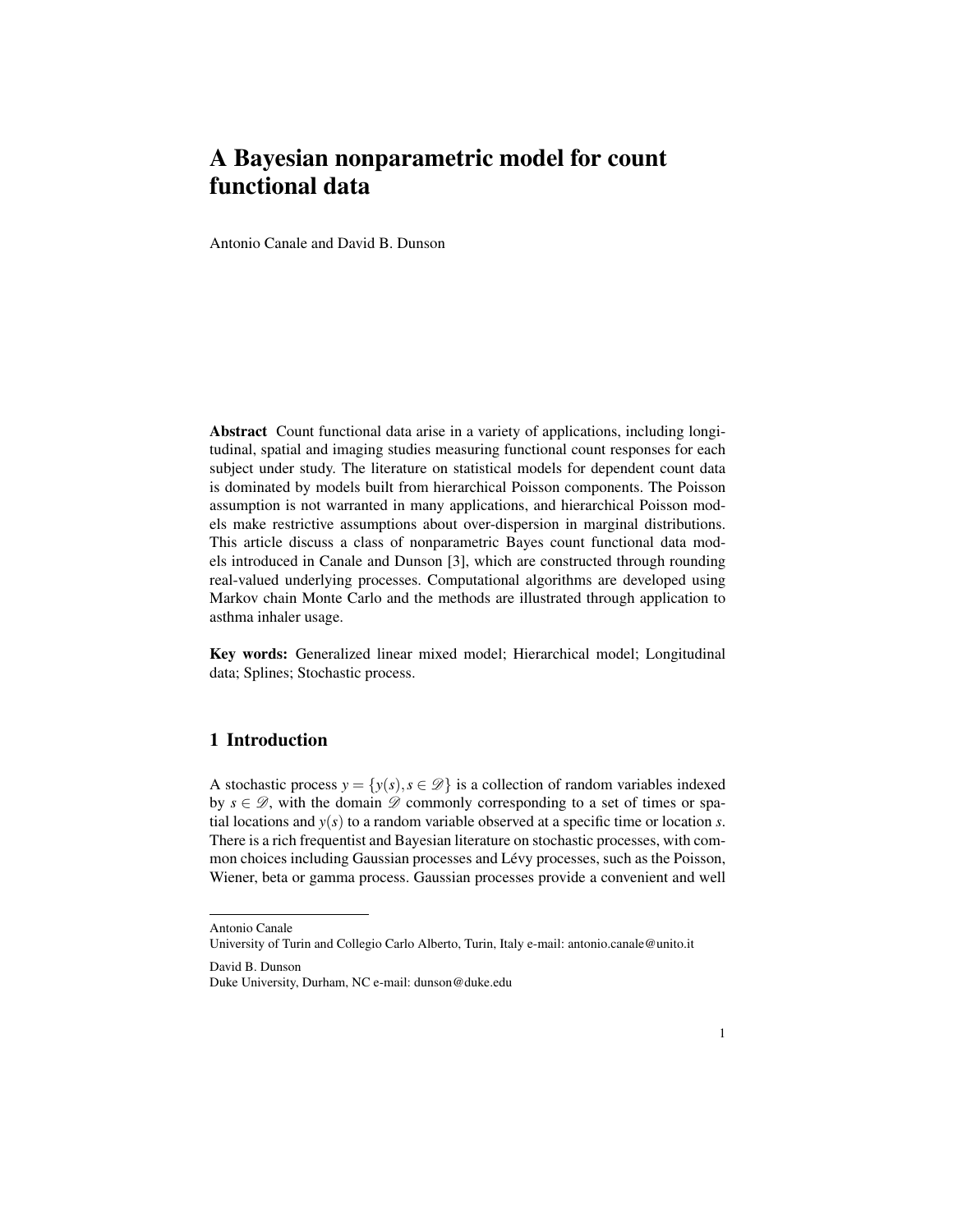studied choice when  $y : \mathcal{D} \to \mathcal{R}$  is a continuous function. Our interest focuses on the case in which  $y : \mathcal{D} \to \mathcal{N} = \{0, \ldots, \infty\}$ , so that *y* is a count-valued stochastic process over the domain  $\mathscr{D}$ . There are many applications of such processes including developemental toxicity epidemiology studies monitoring a count health response over time.

Although there is a rich literature on count stochastic process models for longitudinal and spatial data, most models rely on Poisson hierarchical specifications. Although such models have a flexible mean structure, the Poisson assumption is restrictive in limiting the variance to be equal to the mean, with over-dispersion introduced in marginalizing out the latent processes. Such modeling frameworks have several disadvantages. Firstly the dependence structure is confounded with marginals overdispersion and secondly under-dispersed count data are not accomodate. To relax usual Poisson parametric assumptions [10] exploited a hierarchical specification of the Faddy model [6]. Although the gain in flexibility, the computation for this model is challenging.

In considering models that separate the marginal distribution from the dependence structure, it is natural to focus on copulas. Nikoloulopoulos and Karlis [15] proposed a copula model for bivariate counts that incorporates covariates into the marginal model. Erhard and Czado [5] proposed a copula model for highdimensional counts, which can potentially allow under-dispersion in the marginals via a Faddy or Conway-Maxwell-Poisson [16] model. Genest and Neslehova [8] provide a review of copula models for counts.

An alternative approach relies on rounding of a stochastic process. For classification it is common to threshold Gaussian process regression [4, 9]. For example, [12] rounded a real discrete autoregressive process to induce an integer-valued time series while [2] used rounding of continuous kernel mixture models to induce nonparametric models for count distributions. In this article we discuss a class of stochastic processes introduced in [3] that map a real-valued stochastic process  $y^* : \mathscr{D} \to \mathfrak{R}$  to a count stochastic process  $y : \mathscr{D} \to \mathscr{N}$ .

#### 2 Rounded Stochastic Processes

### *2.1 Notation and model formulation*

Let  $y \in \mathscr{C}$  denote a count-valued stochastic process, with  $\mathscr{D} \subset \mathbb{R}^p$  compact and  $\mathscr{C}$ the set of all  $\mathscr{D} \to \mathscr{N}$  step functions with unit step and a finite number of jumps in  $\mathscr{D}$ . Such an assumption is a count process version of the continuity condition routinely assumed for  $\mathcal{D} \to \mathcal{R}$  functions. It ensures that for sufficiently small changes in the input the corresponding change in the output is small, being either zero or one. We are particularly motivated by applications in which counts do not change erratically at nearby times but maintain some degree of similarity.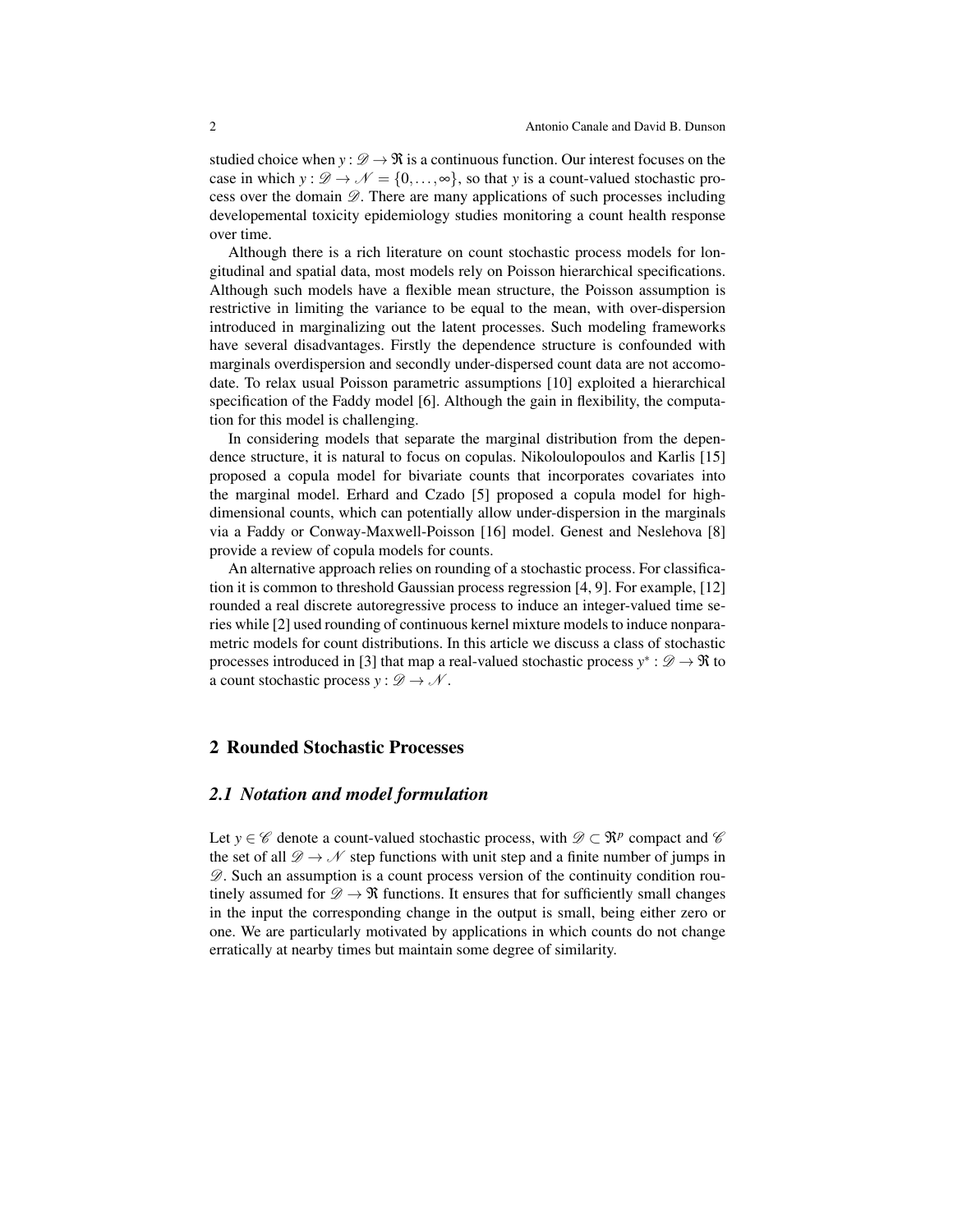A Bayesian nonparametric model for count functional data 3

We choose a prior  $y \sim \Pi$ , where  $\Pi$  is a probability measure over ( $\mathscr{C}, \mathscr{B}$ ), with  $\mathscr{B}(\mathscr{C})$  the Borel  $\sigma$ -algebra of subsets of  $\mathscr{C}$ . The measure  $\Pi$  induces the marginal probability mass functions

$$
\text{pr}\{y(s) = j\} = \Pi\{y : y(s) = j\} = \pi_j(s), \quad j \in \mathcal{N}, \quad s \in \mathcal{D},
$$
 (1)

and the joint probability mass functions

$$
\text{pr}\{y(s_1) = j_1, ..., y(s_k) = j_k\} = \Pi\{y : y(s_1) = j_1, ..., y(s_k) = j_k\} = \pi_{j_1...j_k}(s_1,...,s_k)\}
$$

for  $j_h \in \mathcal{N}$  and  $s_h \in \mathcal{D}$ ,  $h = 1, \ldots, k$ , and any  $k \ge 1$ .

In introducing the Dirichlet process, [7] mentioned three appealing characteristics for nonparametric Bayes priors including large support, interpretability and ease of computation. Our goal is to specify a prior  $\Pi$  that gets as close to this ideal as possible. Starting with large support, we would like to choose a  $\Pi$  that allocates positive probability to arbitrarily small neighborhoods around any  $y_0 \in \mathscr{C}$  with respect to an appropriate distance metric, such as  $L<sup>1</sup>$ . To our knowledge, there is no previously defined stochastic process that satisfies this large support condition. In the absence of prior knowledge that allows one to assume *y* belongs to a pre-specified subset of  $\mathscr C$  with probability one, priors must satisfy the large support property to be coherently Bayesian. Large support is also a necessary condition for the posterior for *y* to concentrate in small neighborhoods of any true  $y_0 \in \mathscr{C}$ .

With this in mind, we propose to induce a prior  $y \sim \Pi$  through

$$
y = h(y^*), y^* \sim \Pi^*,
$$
 (3)

where  $y^* : \mathcal{D} \to \mathbb{R}$  is a real-valued stochastic process, *h* is a thresholding operator from  $\mathscr{Y} \to \mathscr{C}, \mathscr{Y}$  is the set of all  $\mathscr{D} \to \mathfrak{R}$  continuous functions,  $\Pi^*$  is a probability measure over  $(\mathscr{Y}, \mathscr{B})$  with  $\mathscr{B}(\mathscr{Y})$  Borel sets. Unlike count-valued stochastic processes, there is a rich literature on real-valued stochastic processes. For example,  $\Pi^*$ could be chosen to correspond to a Gaussian process or could be induced through various basis or kernel expansions of *y* ∗ .

There are various ways in which the thresholding operator *h* can be defined. For interpretability and simplicity, it is appealing to maintain similarity between *y* ∗ and *y* in applying *h*, while restricting  $y \in \mathscr{C}$ . Hence, using the informal definition of rounding as an operation that reduces the number of digits while keeping the values similar, we focus on a rounding operator that let  $y(s) = 0$  if  $y^*(s) < 0$  and *y*(*s*) = *j* if *j* − 1 ≤ *y*<sup>\*</sup>(*s*) < *j* for *j* = 1, ..., ∞. Negative values will be mapped to zero, which is the closest non-negative integer, while positive values will be rounded up to the nearest integer. This type of restricted rounding ensures  $y(s)$  is a non-negative integer. Using a fixed rounding function *h* in (3), we rely on flexibility of the prior *y*<sup>∗</sup> ∼  $\Pi$ <sup>∗</sup> to induce a flexible prior *y* ∼  $\Pi$ . For notational convenience and generality, we let  $y(s) = j$  if  $y^*(s) \in A_j = [a_j, a_{j+1})$ , with  $a_0 < \cdots < a_{\infty}$  and we focus on  $a_0 = -\infty, a_j = j - 1, j = 1, \ldots, \infty$ .

In certain applications, count data can be naturally viewed as arising through integer-valued rounding of an underlying continuous process. For example, in the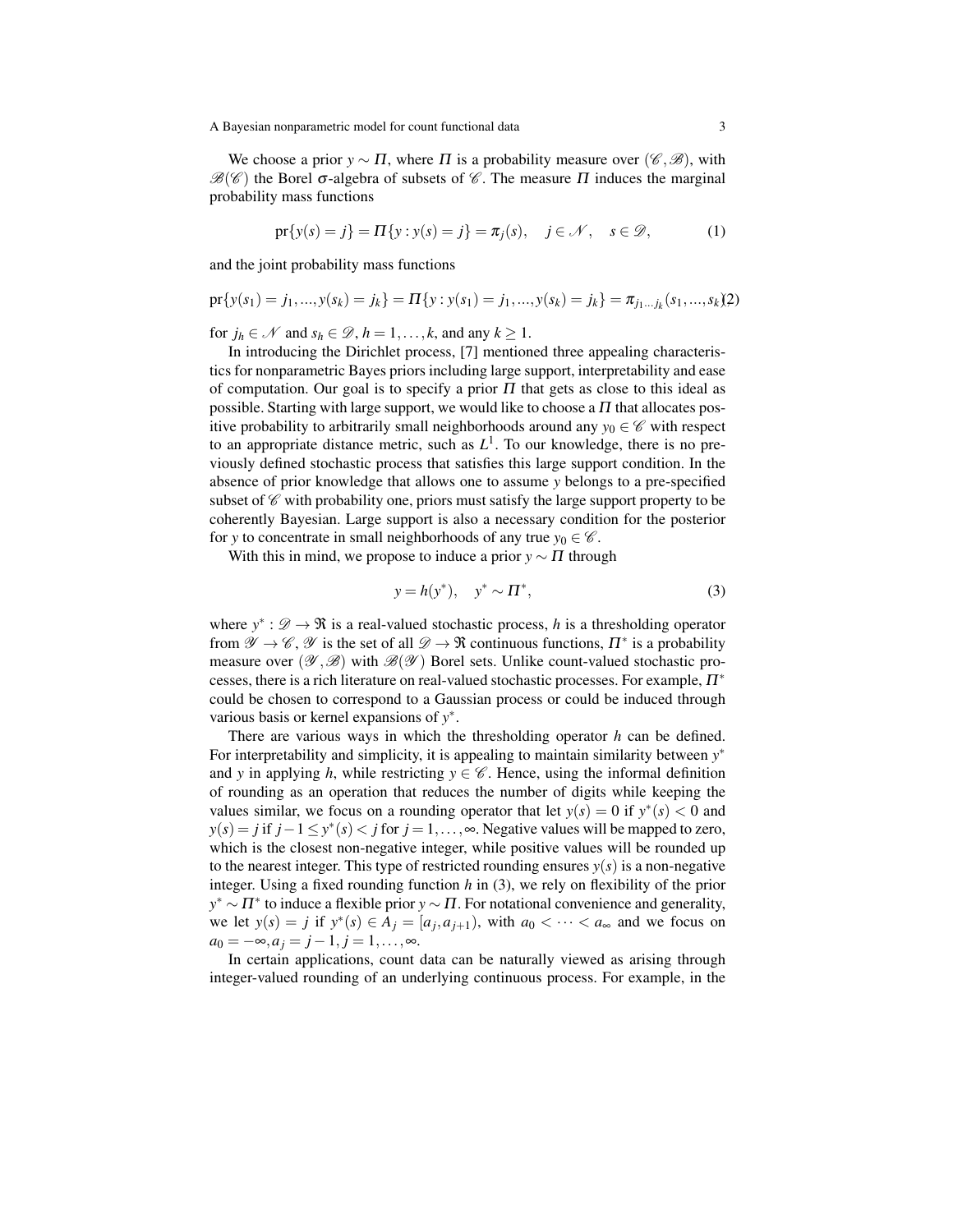longitudinal tumor count studies of Section 3.1, it tends to be difficult to distinguish individual tumors and it is natural to posit a continuous time-varying tumor burden, with tumors fusing together and falling off over time. In collecting the data, tumor biologists attempt to make an accurate count but even at the same time counts can vary. It is natural to accommodate this with a smoothly-varying continuous tumor burden specific to each animal with measurement errors and rounding producing the observed tumor counts. However, even when there is no clear applied context motivating the existence of an underlying continuous process, the proposed formulation nonetheless leads to a highly flexible and computationally convenient model.

#### *2.2 Count functional data*

We have focused on the case in which there is a single count process *y* observed at locations  $s = (s_1, \ldots, s_n)^T$ . In many applications, there are instead multiple related count processes  $\{y_i, i = 1, \ldots, n\}$ , with the *i*th process observed at locations  $s_i = (s_{i1}, \ldots, s_{in_i})^T$ . We refer to such data as count functional data. As in other functional data settings, it is of interest to borrow information across the individual functions through use of a hierarchical model. This can be accomplished within our rounded stochastic processes framework by first defining a functional data model for a collection of underlying continuous functions  $\{y_i^*, i = 1, \ldots, n\}$ , and then letting  $y_i = h(y_i^*)$ , for  $i = 1, ..., n$ . There is a rich literature on appropriate models for  $\{y_i^*, i = 1, \ldots, n\}$  ranging from hierarchical Gaussian processes [1] to wavelet-based functional mixed models [14].

Let  $y_i(s)$  denote the count for subject *i* at time *s*,  $y_{it} = y_i(s_{it})$  the number at the *t*th observation time, and  $x_{it}$  a predictor for subject *i* at time *t*. As a simple model motivated by the asthma inhaler use applications described below, we let

$$
y_{it} = h(y_{it}^*), \quad y_{it}^* = \xi_i + b(x_{it})^T \theta + \varepsilon_{it}, \quad \xi_i \sim Q, \quad \varepsilon_{it} \sim N(0, \tau^{-1}), \tag{4}
$$

where  $\xi$ <sup>*i*</sup> is a subject-specific random effect,  $b(\cdot)$  are B-splines basis functions that depend on predictors and time,  $\theta$  are unknown basis coefficients, and  $\varepsilon_{it}$  is a residual. To induce a penalization on finite differences of the coefficients of adjacent B-spline we let  $p(\theta | \lambda) \propto \exp(-1/2\lambda \theta^T P \theta)$ , where  $P = D^T D$  is a penalty matrix with *D* the *r*th order difference matrix and  $\lambda \sim Ga(v/2, \delta v/2), \delta \sim Ga(a, b)$ . Such a prior for the basis coefficients induces a penalty on finite differences of the coefficients of adjacent B-splines with the parameter  $\lambda$  being a roughness penalty. Such a construction is known as Bayesian P-spline (penalized B-spline) model [13]. The hyperparameter  $\delta$  controls dispersion of the prior. By choosing a hyperprior with small *a*,*b* values, one induces a prior with heavy tails and good performance in a variety of settings [11]. We additionally choose a hyperprior for the residual precision  $p(\tau) \propto \tau^{-1}$ . To allow the random effect distribution to be unknown, we choose a Dirichlet process prior, with  $Q \sim DP(\alpha Q_0)$ , with  $\alpha$  a precision parameter and the base measure  $Q_0$  chosen as  $N(0, \psi)$ . As commonly done we fix  $\alpha = 1$ .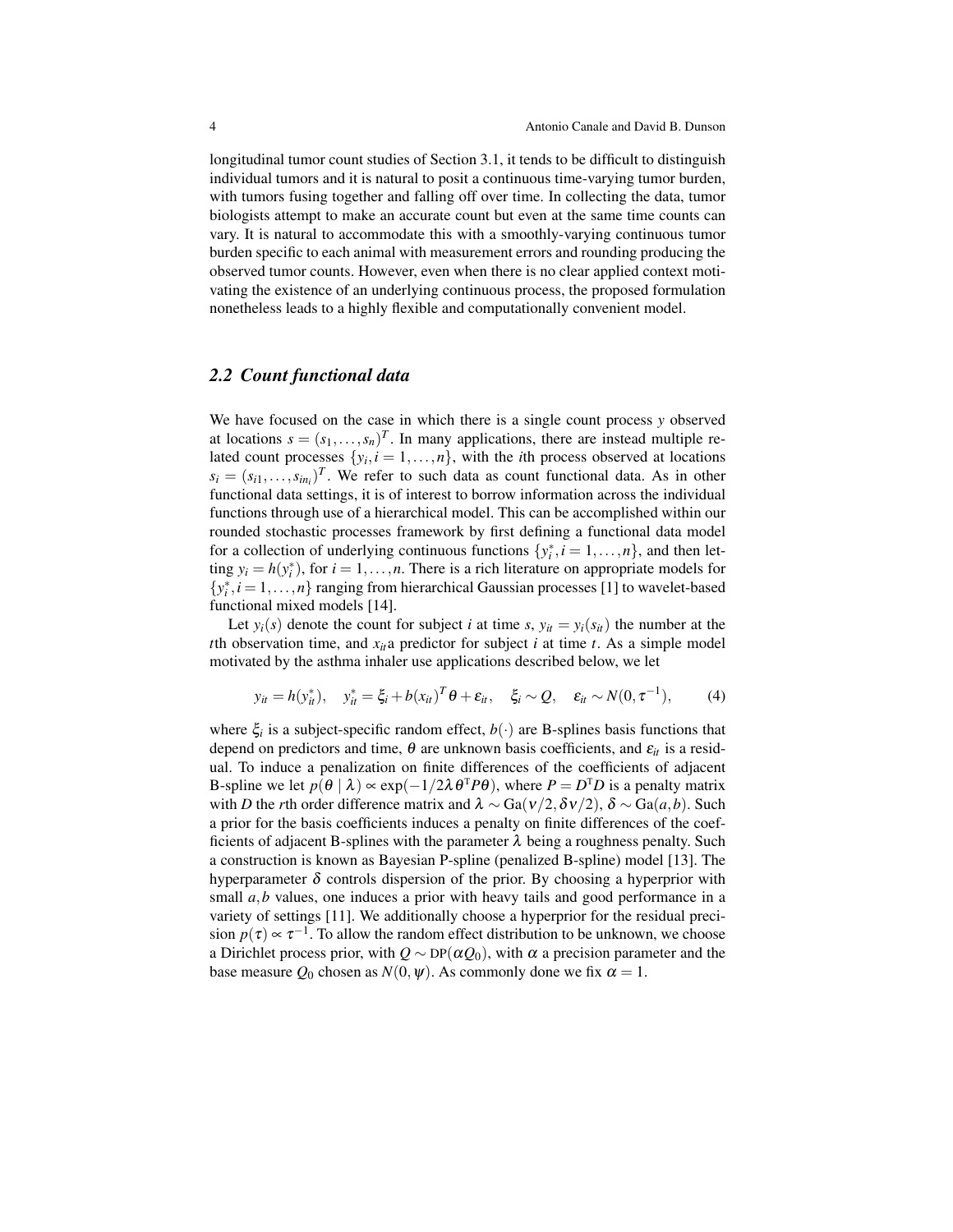#### 3 Asthma inhaler use applications

We analyze data on daily usage of albuterol asthma inhalers [10]. Daily counts of inhaler use were recorded for a period between 36 and 122 days at the Kunsberg School at National Jewish Health in Denver, Colorado for 48 students previously diagnosed with asthma. The total number of observations was 5209. As discussed by Grunwald and coauthors [10], the data are under-dispersed.

Let  $y_{it}$  denote the number of times the *i*th student used the inhaler on day  $t$ . Interest focuses on the impact of morning levels of  $PM<sub>25</sub>$ , small particles less than 25 mm in diameter in air pollution, on asthma inhaler use. At each day *t*, a vector  $x_t = (x_{t1}, \dots, x_{tp})^T$  of environmental variables are recorded including PM<sub>25</sub>, average daily temperature (Fahrenheit degree/100), % humidity and barometric pressure (mmHg/1000). We modify (4) to include multiple predictors with an additive model structure as follows.

$$
y_{it} = h(y_{it}^*), \quad y_{it}^* = \xi_i + \sum_{j=1}^4 b_j (x_{jt})^T \theta_j + \varepsilon_{it},
$$
 (5)

where ξ*<sup>i</sup>* is a random effect modeled as described in previous section, *b<sup>j</sup>* is a B-spline basis with  $\theta_j$  the basis coefficients relative to *j*th predictor and  $\varepsilon_i \sim N(0,\tau^{-1}R)$ , with *R* an AR-1 tridiagonal correlation matrix with correlation parameter  $\rho$ . The prior for each  $\theta_j$  is identical to the prior described above leading to an additive Bayesian Psplines model. Each predictor is normalized to have mean zero and unit variance prior to analysis. The correlation parameter is given a uniform prior on  $[-1,1]$ . Computational details are reported in [3].

We ran our Markov chain Monte Carlo algorithm for 10,000 iterations with a 1,000 iteration burn-in discarded. To obtain interpretable summaries of the nonlinear covariate effects on the inhaler use counts, we recorded for each predictor at a dense grid of  $x_{it}$  values at each sample after burn-in the conditional expectation of the count for a typical student having  $\xi_i = 0$ ,

$$
\mu_j(x_{jt}) = \mathcal{E}(y_{it} | x_{jt}, x_{j't} = 0, j' \neq j, \xi_i = 0, \theta, \tau, \rho)
$$
  
 
$$
\approx \sum_{k=0}^K k[\Phi\{a_{k+1}; \mu_j^*(x_{jt}), \tau\} - \Phi\{a_k; \mu_j^*(x_{jt}), \tau\}], \tag{6}
$$

where  $\Phi(\cdot;\mu,\tau)$  is the cumulative distribution function of a normal random variable with mean  $\mu$  and precision  $\tau$ , *K* is the 99.99% quantile of  $N\{\mu_j^*(x_{jt}), \tau^{-1}\}$ , and

$$
\mu_j^*(x_{jt}) = b_j(x_{jt})^T \theta_j + \sum_{l \neq j} b_l(0)^T \theta_l, \qquad (7)
$$

with the other predictors fixed at their mean value. Based on these samples, we calculated posterior means and pointwise 95% credible intervals, with the results reported in Figure 1. Interestingly, each of the predictors had a non-linear impact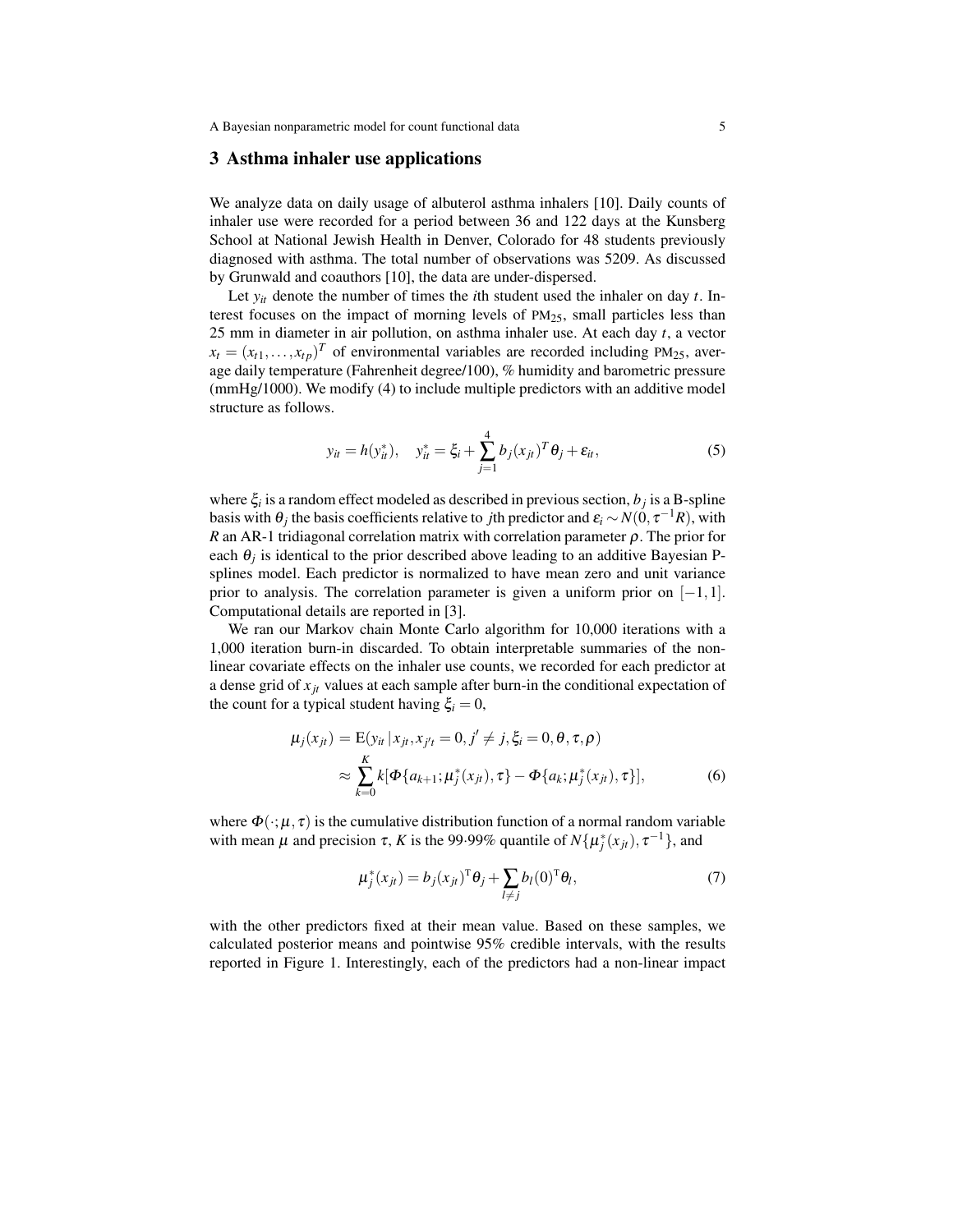on the frequency of inhaler use, with inhaler use increasing with morning levels of PM<sub>25</sub>.

Previous analysis conducted in [10] tackle the problem under a generalized linear mixed models setup with the Faddy distribution. The mean for each subject *i* at time *t* was

$$
\mu_{it} = \exp(x_{1t}\beta_1 + \dots + x_{pt}\beta_p + u_i + e_{it})
$$
\n(8)

where  $u_i$  is a subject specific random effect and  $e_{it}$  an error modeled as an AR-1 process. They estimated a coefficient of just 0·013 for PM25, which is close to zero with 95% intervals including zero. In contrast, we obtain clear evidence of nonlinear effects of several of the covariates including PM25.



Fig. 1 Posterior mean and 95% pointwise credible bands for the effect of (a) average daily temperature, (b) % of humidity, (c) barometric pressure, and (d) concentration of  $PM_{25}$  pollutant on asthma inhaler use calculated with equation (6).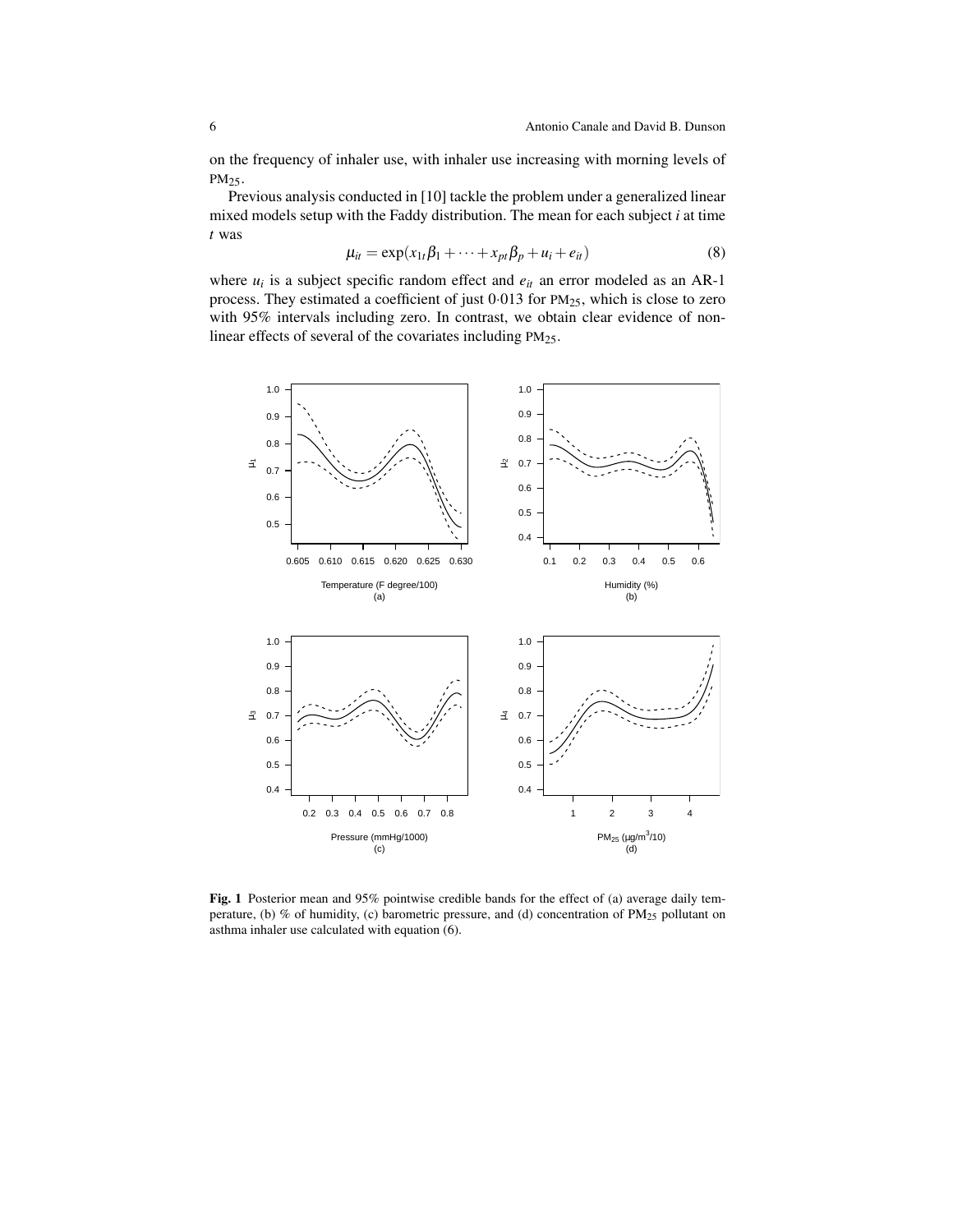#### 4 Discussion

We have discussed a simple approach, introduced by [3] for modeling count stochastic processes based on rounding continuous stochastic processes. The general strategy is flexible and allows one to leverage existing algorithms and code for posterior computation for continuous stochastic processes. Although rounding of continuous underlying processes is quite common for binary and categorical data, such approaches have not to our knowledge been applied to induce new families of count stochastic processes. Instead, the vast majority of the literature for count processes relies on Poisson process and hierarchical Poisson constructions, which have some well known limitations in terms of flexibility. The modeling framework can be easily generalized to the settings of count functional data, i.e. when one observe *n* different realizations of a stochastic process and its performance has been shown in an application to asthma inhaler use.

### Acknowledgements

This research was partially supported by grant number R01 ES017240-01 from the National Institute of Environmental Health Sciences (NIEHS) of the National Institutes of Health (NIH) and grant CPDA097208/09 by University of Padua.

### References

- 1. Behseta, S., Kass, R.E., Wallstrom, G.L.: Hierarchical models for assessing variability among functions. Biometrika 92(2), 419–434 (2005)
- 2. Canale, A., Dunson, D.B.: Bayesian kernel mixtures for counts. Journal of the American Statistical Association 106(496), 1528–1539 (2011)
- 3. Canale, A., Dunson, D.B.: Nonparametric Bayes modeling of count processes (2012). Submitted
- 4. Chu, W., Ghahramani, Z.: Gaussian process for ordinal regression. Journal of Machine learning Research 6, 1019–1041 (2005)
- 5. Erhard, V., Czado, C.: Sampling count variables with specified Pearson correlation a comparison between a naive and a C-vine sampling approach. In: D. Kurowicka, H. Joe (eds.) Dependence Modeling - Handbook on Vine Copulae, pp. 73–87. World Scientific (2009)
- 6. Faddy, M.J.: Extended Poisson process modeling and analysis of count data. Biometrical Journal 39, 431–440 (1997)
- 7. Ferguson, T.S.: A Bayesian analysis of some nonparametric problems. The Annals of Statistics 1, 209–230 (1973)
- 8. Genest, C., Neslehova, J.: A primer on copulas for count data. Astin Bulletin 37, 475–515 (2007)
- 9. Ghosal, S., Roy, A.: Posterior consistency of Gaussian process prior for nonparametric binary regression. The Annals of Statistics 34(5), 2413–2429 (2006)
- 10. Grunwald, G.K., Bruce, S.L., Jiang, L., Strand, M., Rabinovitch, N.: A statistical model for under- or overdispersed clustered and longitudinal count data. Biometrical Journal 53(4), 578–594 (2011).